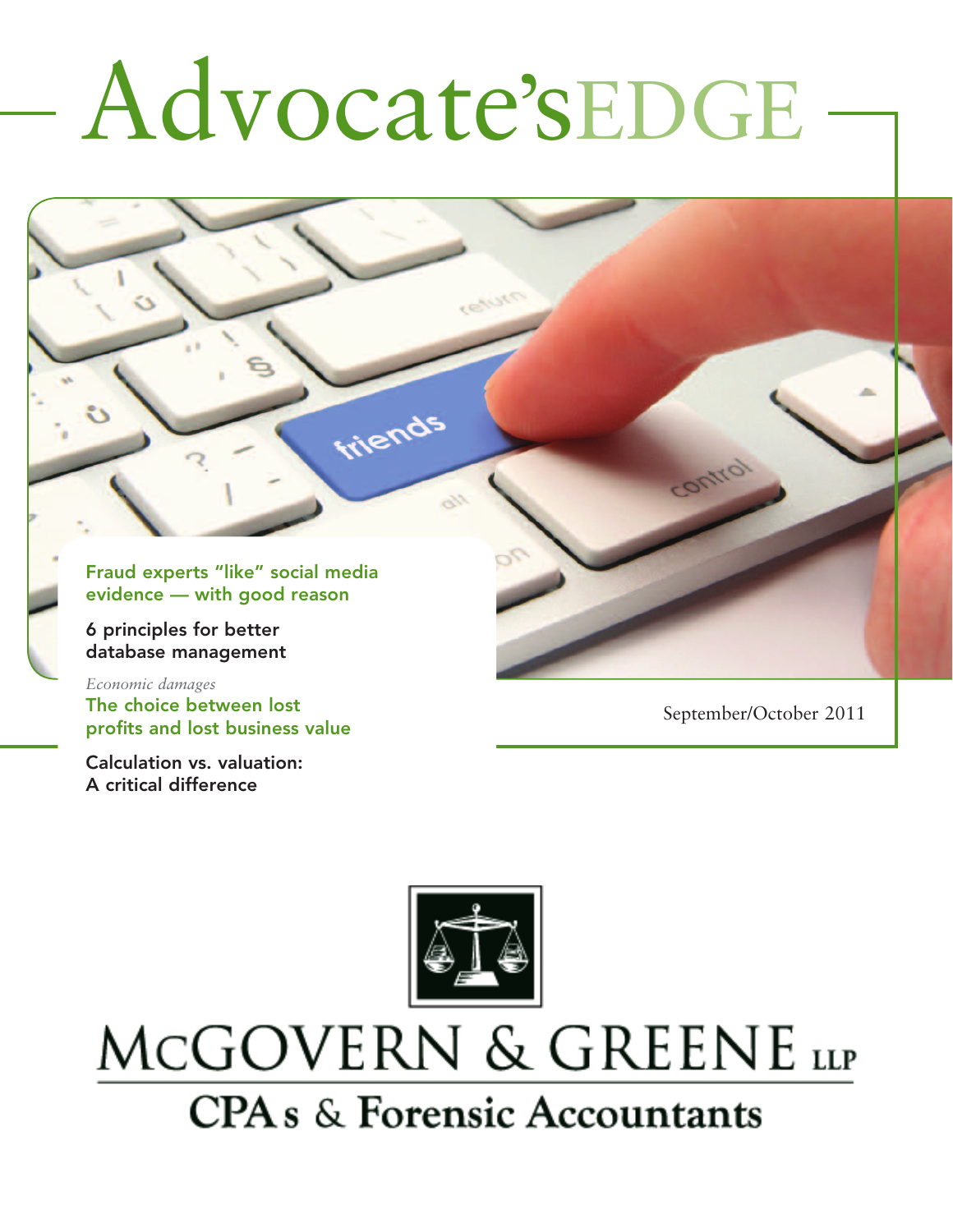### Fraud experts "like" social media evidence — with good reason

The surging popularity of social networking media such as Facebook, Twitter and YouTube has opened up new avenues of exploration for fraud experts. These investigators can now tap into a wealth of potential evidence that was nearly impossible to find only a few years ago.

#### Looking for reasons

What prompts people to post incriminating material online? One explanation is the mistaken belief that their information is private or will disappear when they remove it or deactivate their account. The reality is that these sites generate revenue by compiling and selling users' information to advertisers. So sites hold onto it — even after the user hits "delete."

Another explanation for indiscriminate online sharing is simple hubris. A 2008 memo by the U.S. Citizenship and Immigration Services encouraged its agents to take advantage of the "narcissistic tendencies in many people [that] fuels a need to have a large group of 'friends' linked to their pages." The memo notes that many people accept online friends they don't even know, providing an excellent opportunity for investigators to observe the daily life of suspected fraud perpetrators.

*Photos and personal updates can reveal information about extravagant purchases or vacations.*

#### Too much information

Facebook alone now boasts more than 500 million active users, 50% of whom visit the site on any



given day. According to the site, the average user produces 90 pieces of content each month. User profiles might include photos and videos, as well as lists of friends, interests and activities. In their "status updates," users post information about their day-to-day activities and thoughts.

An insurance fraud case provides one of the best examples of a social media posting coming back to haunt its author. A claimant sought a large payout for a disabling injury that supposedly prevented him from working. But his profile featured recent photos showing him engaged in sports and other physical activities that undermined the legitimacy of the claim.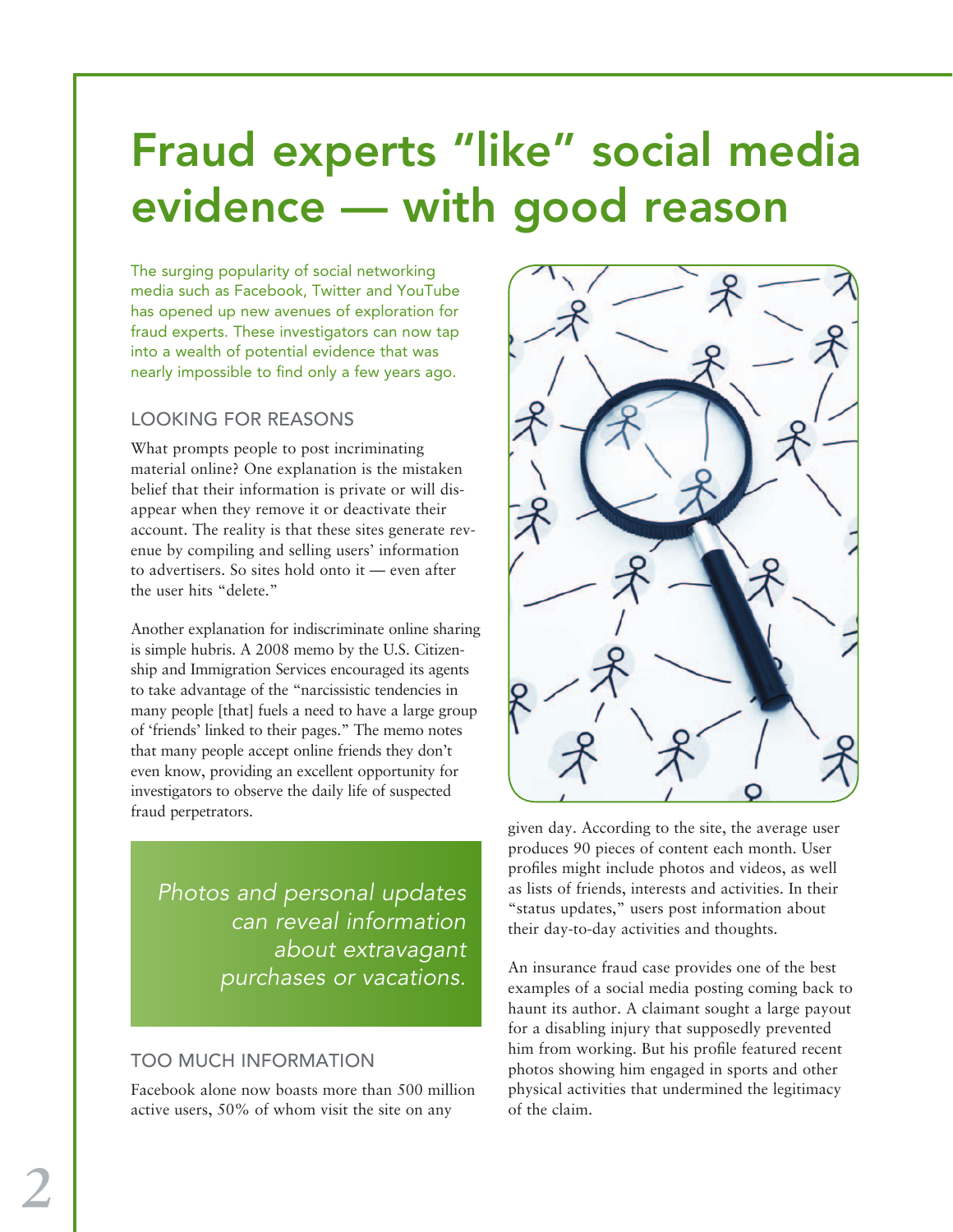Similarly, photos and personal updates can reveal information about extravagant purchases or vacations. Such postings might suggest an employee suspected of fraud is living above his or her means or is enjoying a recent windfall. Users might also post comments indicating discontent with their employers — providing the employee's motive for fraud — or about an incident that forms the basis for insurance fraud.

#### Treading lightly

Some limitations do apply when it comes to obtaining evidence from social media, particularly from nonpublic profile pages. Last year, a New York City Bar Committee of Professional Ethics opinion stated that a lawyer may not attempt to gain access to a social networking website under false pretenses, either directly or through an agent, to obtain information for use in litigation. The opinion, however, does allow lawyers and their agents to use their real names and profiles to send a "friend request" to obtain information from an unrepresented person's profile without disclosing their reasons for the request.

The Philadelphia Bar Association has taken a similar position. It indicated in an opinion that retaining a third person, whose name a witness wouldn't recognize, to "friend" the witness to gain access to her profile without revealing the true purpose for the access would violate the rules of professional conduct.

But the New York State Bar has made a distinction between public and private information. A lawyer who represents a client in pending litigation — and who has access to the Facebook or MySpace network used by another party in the litigation — may access and review the social network pages of that party. As long as those pages are accessible to all members of the network, the lawyer can use the information.

#### A few caveats

The legal community's position on obtaining and using social media evidence is still evolving. And it's important to note that such evidence isn't always conclusive; photos can be old and postings may be in jest. Further investigation by a fraud expert is necessary.

#### A different kind of social network

Online communities aren't the only kind of social networks that can be used to root out fraud. In recent years, many fraud experts have used "social network analysis" (SNA) to detect sophisticated fraud schemes — particularly those in which perpetrators (such as banking or insurance fraud rings) act like legitimate customers.

SNA is a form of data mining that maps massive amounts of data. It enables investigators to examine relationships and communication flows among people, groups, organizations, computers, URLs and other connected entities. Experts can also use SNA to analyze behaviors that are red flags for occupational fraud. Moreover, SNA makes it easier for investigators to identify suspicious actions, such as transferring large amounts of data, working after hours or accessing data without authorization.

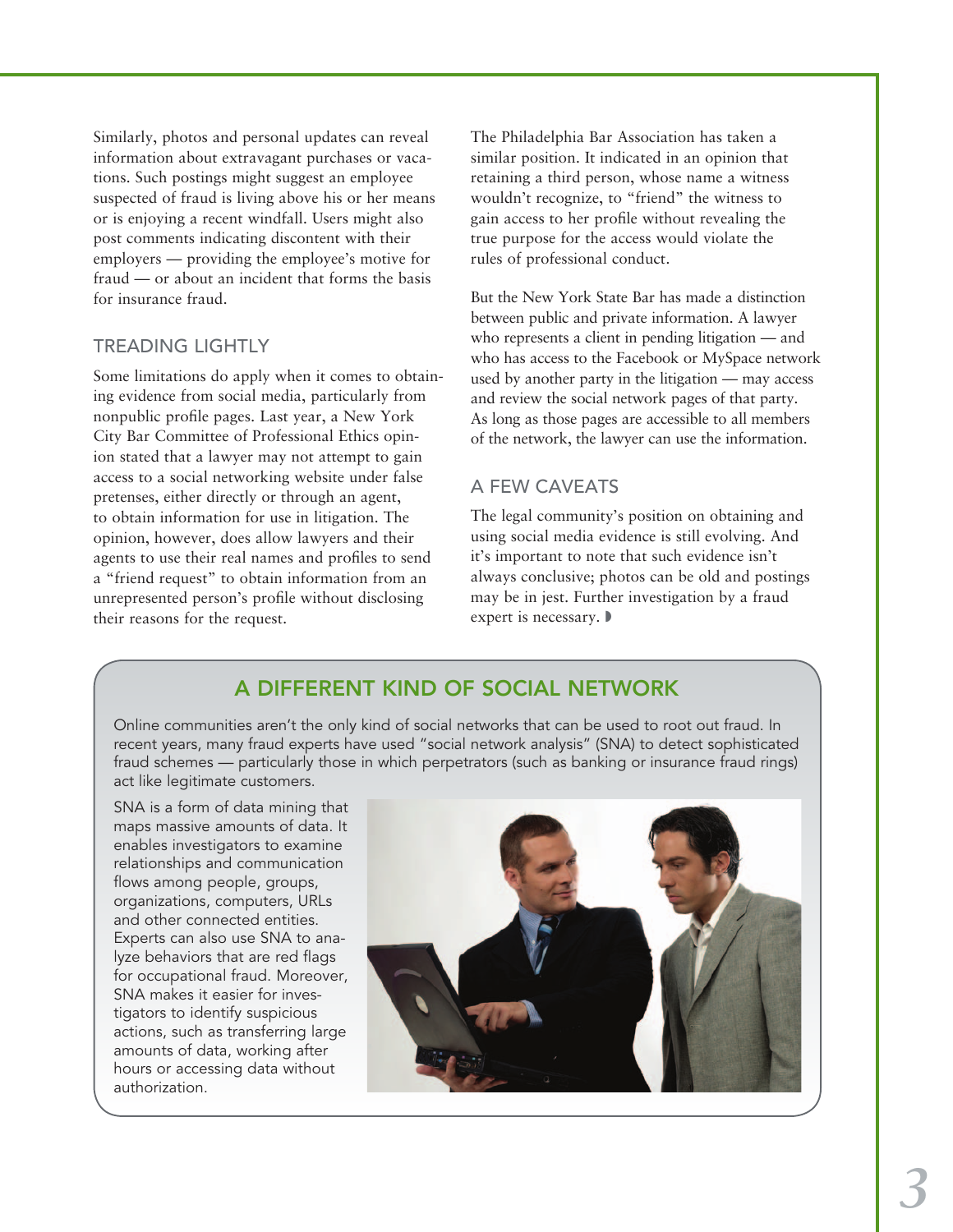# 6 principles for better database management

As more and more organizations store information in searchable databases, disputes over the discovery of that data have become increasingly common in civil litigation. In response, the Sedona Conference — an influential think tank of leading jurists, lawyers, experts and consultants — has developed principles to simplify discovery of database information and clarify the obligations of both requesting and producing parties.

#### DEFINING "DATABASE"

According to the Sedona Conference Working Group Series, almost all databases share certain characteristics. They contain multiple pieces of discrete information, subdivided into data elements (or fields) or data records, stored in a common format and repository. The information stored in databases differs fundamentally from discrete unstructured data files (such as word processing documents), which tend to be static and self-contained.

Although they may refer to other files, unstructured files are standalone pieces of evidence. The user determines the information on the page and the formatting. In a database, individual data elements



generally have no meaning on their own and may be calculated by a prescribed formula rather than by the user. Users also must adhere to strict rules on how information can be entered, stored and retrieved.

> *A responding party must use reasonable measures to validate ESI collected from databases.*

#### DATABASE DISCOVERY process evolves

Since the 2003 release of its principles for addressing electronic document production, the Sedona Conference has provided guidance on the preservation and production of all forms of electronically stored information (ESI), including databases. But the evolving nature of database discovery prompted the Sedona Conference to look beyond those principles to address issues that are unique to databases and their information.

For example, because of the frequently massive volume and structural complexity of database information, preserving, collecting and producing databases typically involves greater costs and burdens than those associated with producing unstructured information. Further, as the Sedona Conference notes, databases often are large collections of disparate information, and only a portion of a database is usually relevant to a legal dispute.

#### DATABASE PRINCIPLES

To define a reasonable scope of database discovery, both parties must understand several issues. These include the purpose for which the information is sought, components and respective relevance of the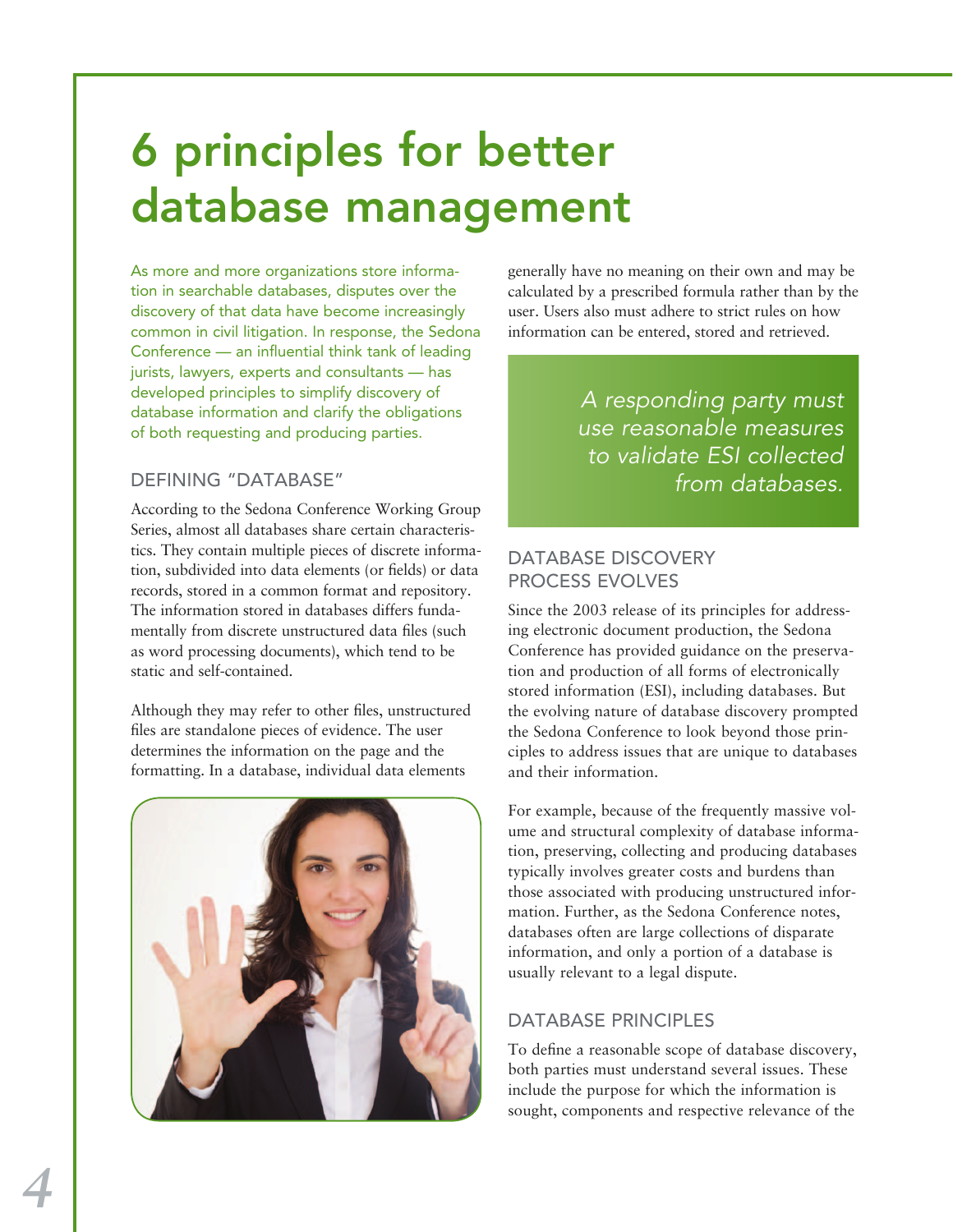data at issue, technology that stores and manipulates the data, and validation processes to ensure that the data produced is what is expected.

Then to inform and foster discussions between the parties of those issues, the Sedona Conference recommends the following six database principles:

- 1. Absent a specific showing of need or relevance, a requesting party is entitled only to database fields with relevant information, not the entire database where the information resides or the underlying database application.
- 2. Due to differences in the way that information is stored or programmed into a database, not all of the information may be equally accessible. Thus, a party's request for such information must be analyzed for relevance and proportionality.
- 3. Requesting and responding parties should use empirical information, like that generated from test queries and pilot projects, to determine the burden to produce information in databases and reach consensus on the scope of discovery.
- 4. A responding party must use reasonable measures to validate ESI collected from databases to ensure completeness and accuracy of the data acquisition.
- 5. Verifying information that has been correctly exported from a larger database or repository is a separate analysis from establishing the accuracy, authenticity or admissibility of the substantive information within the data.
- 6. The way in which a requesting party intends to use the database information is an important factor in determining an appropriate format for production.

The Sedona Conference plans to revisit these principles regularly to ensure they remain topical.

#### Laying a foundation

In the meantime, the Sedona Conference expects its database principles to provide a foundation for attorneys and their experts. You should use them to devise effective solutions in this tricky area of the law.  $\blacktriangleright$ 

#### *Economic damages*

# The choice between lost profits and lost business value

Arriving at a damages award for a plaintiff's loss of economic benefits may involve calculating lost profits, lost business value and, in some cases, both. But the distinction between lost profits and lost value can be confusing. However, attorneys need to understand the difference so their clients don't accidentally "double dip" when calculating damages.

#### Proper measure of damages

The availability of damages for lost profits or lost business value depends in part on applicable federal or state law. But most courts agree that, when a

defendant's conduct destroys a business, the proper measure of damages is the business's fair market value on the date of loss.

In breach-of-contract cases, courts often limit damages to a plaintiff's lost profits during the contract term — even if the breach causes the plaintiff to go out of business. The rationale is that, if the defendant hadn't breached the contract, it could have terminated the relationship at the end of the term, and the plaintiff would have lost the defendant's business anyway. A plaintiff might counter, however, that if the defendant hadn't ended the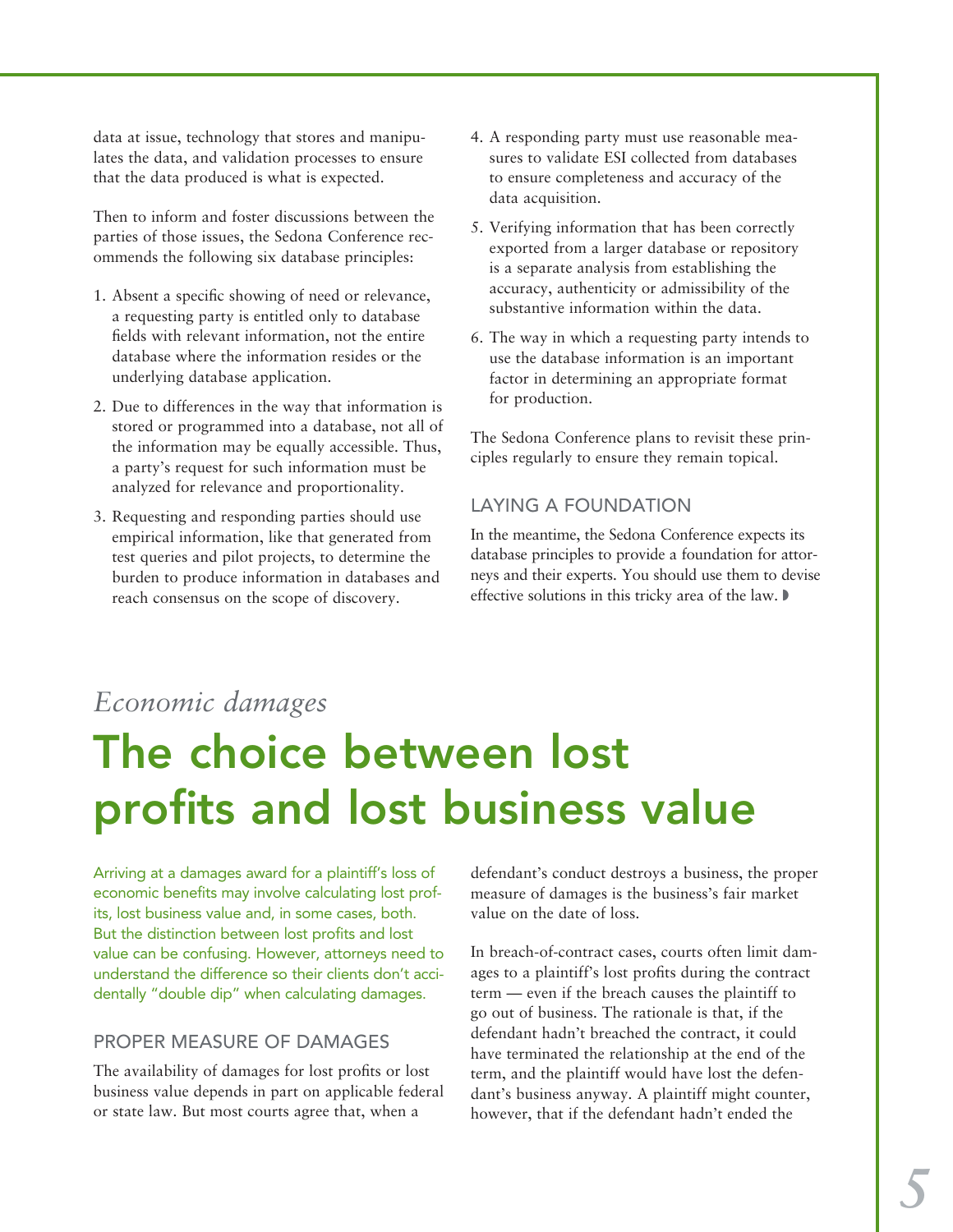contract prematurely, it would have had time to develop new business to replace the loss.

In other cases, a plaintiff may be entitled to lost profits, lost business value or both (although this is rare). In "slow death" cases, for example, in which a defendant's conduct injures, and eventually kills, the plaintiff's business, both damage measures may come into play.

> *A plaintiff may be entitled to lost profits, lost business value or both.*

#### An obvious relationship?

Double dipping may occur when lost profits and lost business value damages relate to the same time period. The value of a business for a going concern is generally based on the future profits a hypothetical buyer can expect to earn. This is true regardless of the valuation method.

When the income valuation method is used, the relationship between profits and value is obvious. Under this approach, a valuator uses discounted cash flow or some other method to convert anticipated future earnings into a present value. Damage measurements for both lost profits and lost value focus on cash flow estimation and timing. They also take into account the risk associated with the probability of achieving a projected cash flow stream. But a business's earning capacity also must be considered when market- or asset-based valuation methods are used.

#### Different assumptions, different results

Even when damages based on lost profits and lost business value overlap, the results of these two approaches won't necessarily be identical. In theory, when a defendant's conduct diminishes the value of a plaintiff's business, the difference between the "before" and "after" values may equal the present value of the plaintiff's lost profits on the valuation date. But this seldom happens in practice, because calculating lost profits and lost business value often involves different sets of assumptions, leading to different results.

For example, while a fair market value analysis looks at a business from the perspective of a hypothetical willing buyer, a lost profits calculation may involve consideration of the plaintiff's specific tax situation or other factors that cause it to earn more (or less) than a typical investor. A valuator may assess risk differently depending on whether damages are based on lost profits or lost value, which may affect the discount rate used to convert future profits to a present value. In addition, the valuator may reduce the business value for lack of marketability or liquidity reductions that aren't applied in lost profits cases.

Another potential difference between lost profits and lost value is the role of hindsight. Business value generally is based on facts known or reasonably knowable on the valuation date, regardless of what has transpired between that time and the trial date. But it may be appropriate to consider subsequent events in determining the amount of lost profits.

#### Making the case

Courts have ruled inconsistently on the types and amounts of damages that are allowed. To support your client's position, hire a financial expert who can help determine which type of damage measure is appropriate and persuasively make the case in court.  $\blacktriangleright$